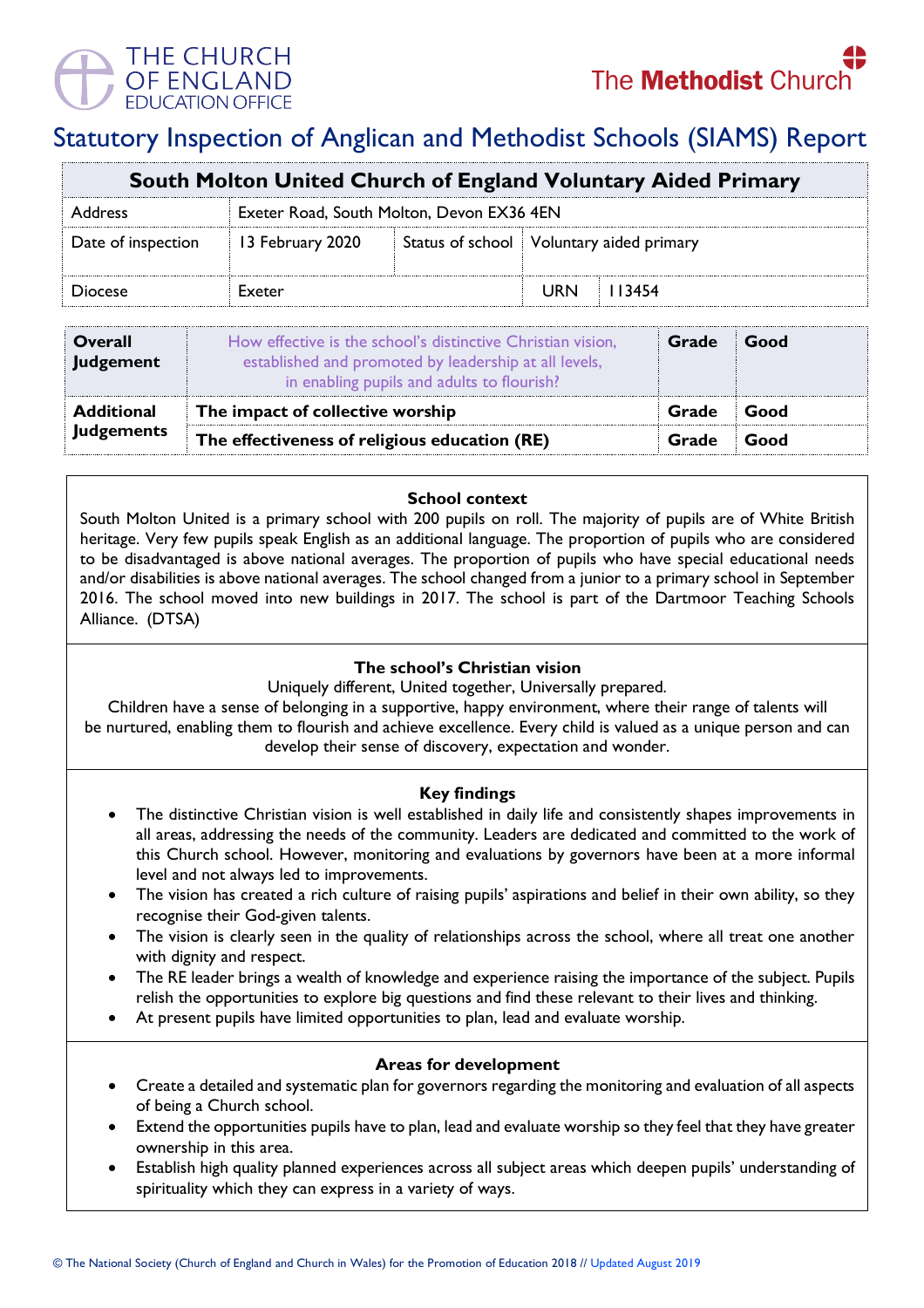How effective is the school's distinctive Christian vision, established and promoted by leadership at all levels, in enabling pupils and adults to flourish?

#### **Inspection findings**

Leaders recognised that the previous vision had limited meaning for the community. The school's expansion to new buildings and additional staff led to a refreshed vision of which all had ownership. The vision addresses the needs of the changing locality, where pupil mobility is rising. Pupils confidently explain the importance of the vision and that everyone is special and unique. Pupils say that the Christian value of Koinonia helps them to understand the vision. They say Koinonia means using all of the school's Christian values which shape their caring community. They talk about being universally prepared, learning new skills which they can use throughout their lives. Leaders articulate the theological principles underpinning the vision. The parable of the Lost Sheep and showing God's love for everyone is central to the vision. Staff seek to show this love in daily interactions. This distinctly drives the development plan leading to the creation of an exciting curriculum which engages and challenges pupils' learning. Equally important is the growth of relationships, working together and mental health and well-being, which are priorities. A cohesive staff team share this vision, and value one another's talents. Leaders are enthusiastic and committed to the vision and seeing pupils flourish. The vision inspires leaders to make bold decisions about admissions, welcoming those who need a new start or who have a high degree of needs.

Raising pupils' self-belief and aspirations of learning is a central element of the vision. Staff have high expectations for pupils which is evident in discussions and feedback. There is a distinct culture of pupils wanting to be successful. A rich range of opportunities allow pupils to flourish and develop their God-given talents. There are fine examples in music where pupils perform in arenas such as Birmingham. The Jaguar club works closely with local industry partners enabling pupils to design a small racing car. Reaching national finals and receiving awards demonstrates to pupils what they can achieve and the importance of learning. Local visitors talk about their careers and how they overcame barriers, which raises pupils' self-belief. Pupils' attitudes to learning are very positive. They talk about Christian values and how these support their learning. At present pupil progress and attainment is below national expectations. However, the high degree of in year mobility influences results. Current internal data shows a more promising picture. Vulnerable pupils are well supported, frequently on an individual basis and generally make comparable progress to peers. A number of case studies indicated how effectively pupils have been supported, overcoming barriers and flourishing.

The vision promotes a range of significant partnerships which enrich pupils' lives. The links with local churches is particularly strong with influential support for governance. Various ministers lead worship and support staff. Relationships with the DTSA is influential with joint training, evaluations and the sharing of subject expertise. The school's art leader has supported other schools in developing a progression of skills. Diocesan advice is drawn upon with adviser visits, training and the use of the RE hub, which has led to new teaching approaches in RE. Governors are enthusiastic and committed. However, their monitoring has been more informal and lacked a clear focus to lead to ongoing improvements.

The curriculum is imaginative and engages pupils in their learning in response to the vision. Pupils are increasingly taking ownership of their learning and what they would like to explore. They are confident to use sentence starters to raise questions which interests them. Pupils have a growing understanding of global communities, such as Uganda where they sponsor students. They talk about disadvantage and deprivation and make thoughtful links to their own work of supporting the local foodbank. Opportunities to explore other cultures are developing enhancing their understanding of difference and diversity. Pupils' understanding of the exploitation of the natural world is advanced where they challenge one another to reduce waste and to use less plastics. Some pupils are independent advocates for change and raise awareness of local issues. Pupils talk about making a difference and caring for God's world. The quality of pupils' debates concerning big questions provide moments for spiritual reflection. These are often spontaneously developed. However, there is no planning for reflections which ensure a range of areas are explored. Pupils value times of reflection which help them to feel calm. At present pupils only record their thinking in written form and not in other creative ways which would deepen their thinking.

The provision for mental health is very well developed. Pupils know how they can manage their well-being. The vision is clearly discernible in the quality of relationships and the school's caring ethos. Staff model Christian values and make pupils feel valued. Pupils recognise everyone is special and show respect for the views of others.